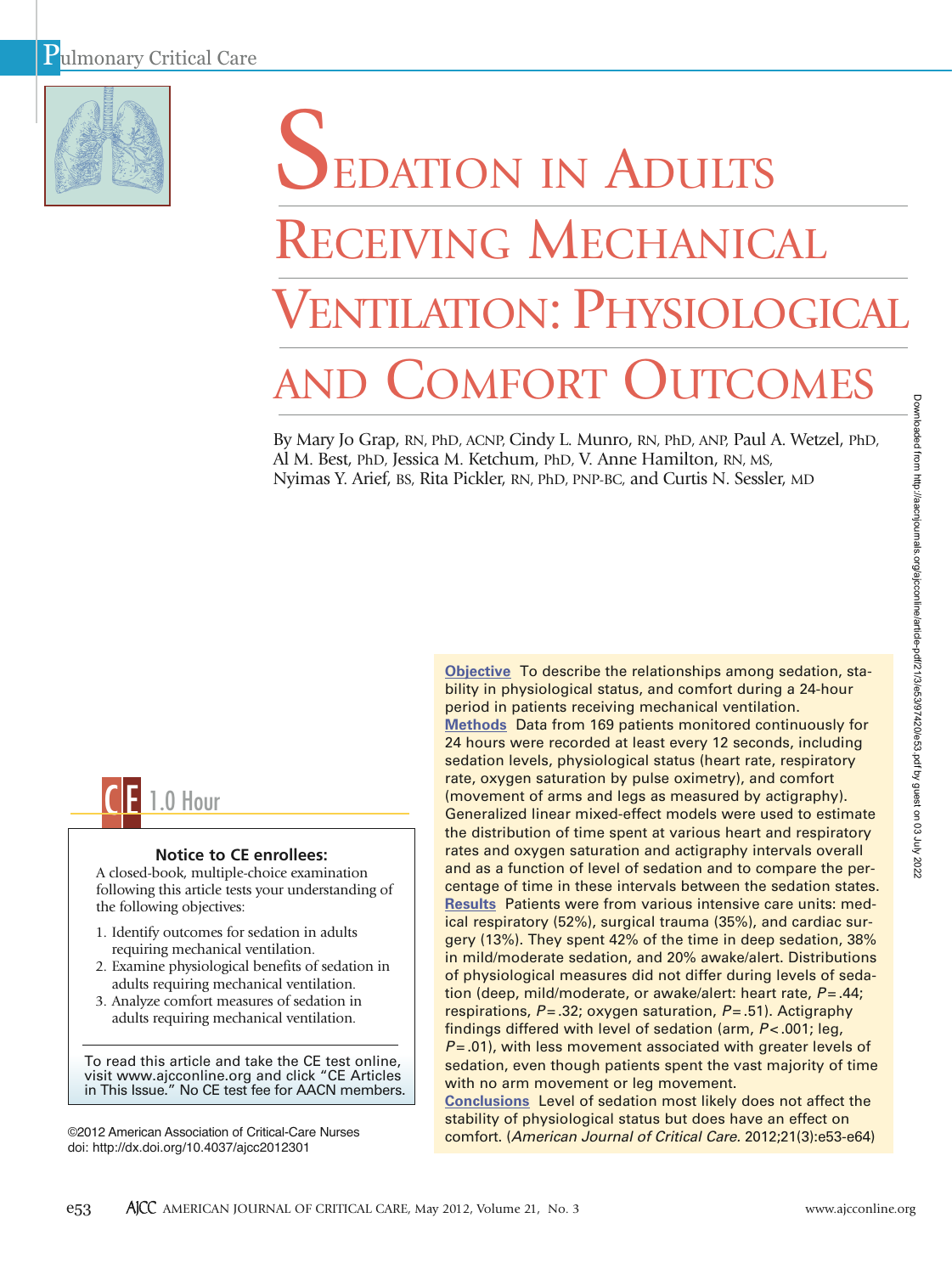The need for sedative therapy in critical care adults receiving mechanical ventilar is well established; 85% of intensive care unit (ICU) patients are given intravenosedatives to help attenuate the anxiety, pain, and agita he need for sedative therapy in critical care adults receiving mechanical ventilation is well established; 85% of intensive care unit (ICU) patients are given intravenous sedatives to help attenuate the anxiety, pain, and agitation associated with mechanical ventilation.1-4 The overall goals of the sedation are to provide stability in physiological status and comfort.<sup>4-6</sup> However, use of inappropriately high or low levels which are associated with the use of continuous intravenous infusions of sedatives,<sup>7</sup> may lead to alterations in respiratory drive, inability to maintain and protect the airway, and unstable cardiovascular status, $^8$  as well as prolonged duration of mechanical ventilation and ventilatorassociated pneumonia.9-11 In addition, sedation increases the risk for depressive symptoms, delirium, and delusional memories of the ICU stay.<sup>12,13</sup> Conversely, inadequate levels of sedation may result in agitation, placing intubated patients at risk for self-extubation, unstable hemodynamic status, and physical harm or injury.<sup>14</sup>

Sedation management is a multidisciplinary process, but in most ICUs, nurses are primarily responsible for making the decisions about administration and titration of sedatives.<sup>15-17</sup> Nurses adjust sedation according to a wide range of information, including subjective assessments of patients' amnesia and comfort needs, need to prevent self-injury by patients, efficiency of care, and the nurses' own beliefs and interactions with patients' families.15,18,19 Decisions to alter sedation on the basis of this nonsystematic information may result in either inadequate or excessive sedation.18,19 Therefore, the first step in improving patients' outcomes is to systematically describe physiological status and comfort outcomes for various levels of sedation.

Although sedation protocols reduce the duration of mechanical ventilation<sup>20-23</sup> and ICU costs,<sup>22,24</sup>

## **About the Authors**

**Mary Jo Grap** is a nursing alumni endowed professor and **V. Anne Hamilton** is a clinical project director, Adult Health and Nursing Systems Department, School of Nursing, **Paul A. Wetzel** is an associate professor and **Nyimas Y. Arief** is a doctoral student, Department of Biomedical Engineering, School of Engineering, **Al M. Best** is an associate professor and **Jessica M. Ketchum** is an assistant professor, Department of Biostatistics, and **Curtis N. Sessler** is a professor, Division of Pulmonary and Critical Care Medicine, Department of Internal Medicine, School of Medicine, Virginia Commonwealth University, Richmond, Virginia. **Cindy L. Munro** is a professor and associate dean for research and innovation, University of South Florida, Tampa, Florida, and **Rita Pickler** is a nurse scientist, Family Health and Community Nursing Department, Cincinnati Children's Hospital Medical Center, Cincinnati, Ohio.

**Corresponding author:** Mary Jo Grap, RN, PhD, ACNP, Professor, School of Nursing, Virginia Commonwealth University, Box 980567, Richmond, VA 23298-0567 (e-mail: mjgrap@vcu.edu).

most protocols use a single measure of sedation, either a sedation scale or processed electroencephalographic findings, to titrate sedative therapy.25 Levels of sedation should differ according to an individual patient's needs and disease process, resulting in deep levels of sedation for some patients and lighter levels for others.<sup>4</sup> However, the extent to which these various levels of sedation actually achieve sedation outcomes of a stable physiological status and comfort is unknown. Therefore, the specific aim of this prospective study was to describe the relationship

among sedation, stability of physiological status, and comfort during a 24-hour period in patients receiving mechanical ventilation.

# **Methods**

# **Setting and Sample**

This prospective observational study was conducted at the Virginia Commonwealth University Health System, Richmond, Virginia, in a

779-bed tertiary care medical center in 3 types of ICUs: surgical trauma, cardiac surgery, and medical respiratory.

The sample was drawn from all patients admitted to these ICUs who were intubated, receiving mechanical ventilation, 18 years or older, and expected to have at least 24 hours of mechanical ventilation. Exclusion criteria were presence of a tracheostomy (rather than endotracheal intubation), because the discomfort associated with a tracheostomy tube may be different than that associated with an endotracheal tube26; administration of paralytic agents; chronic, persistent neuromuscular disorders (eg, cerebral palsy, Parkinson disease), because the disorders

Levels of sedation should differ according to an individual patient's needs and disease process.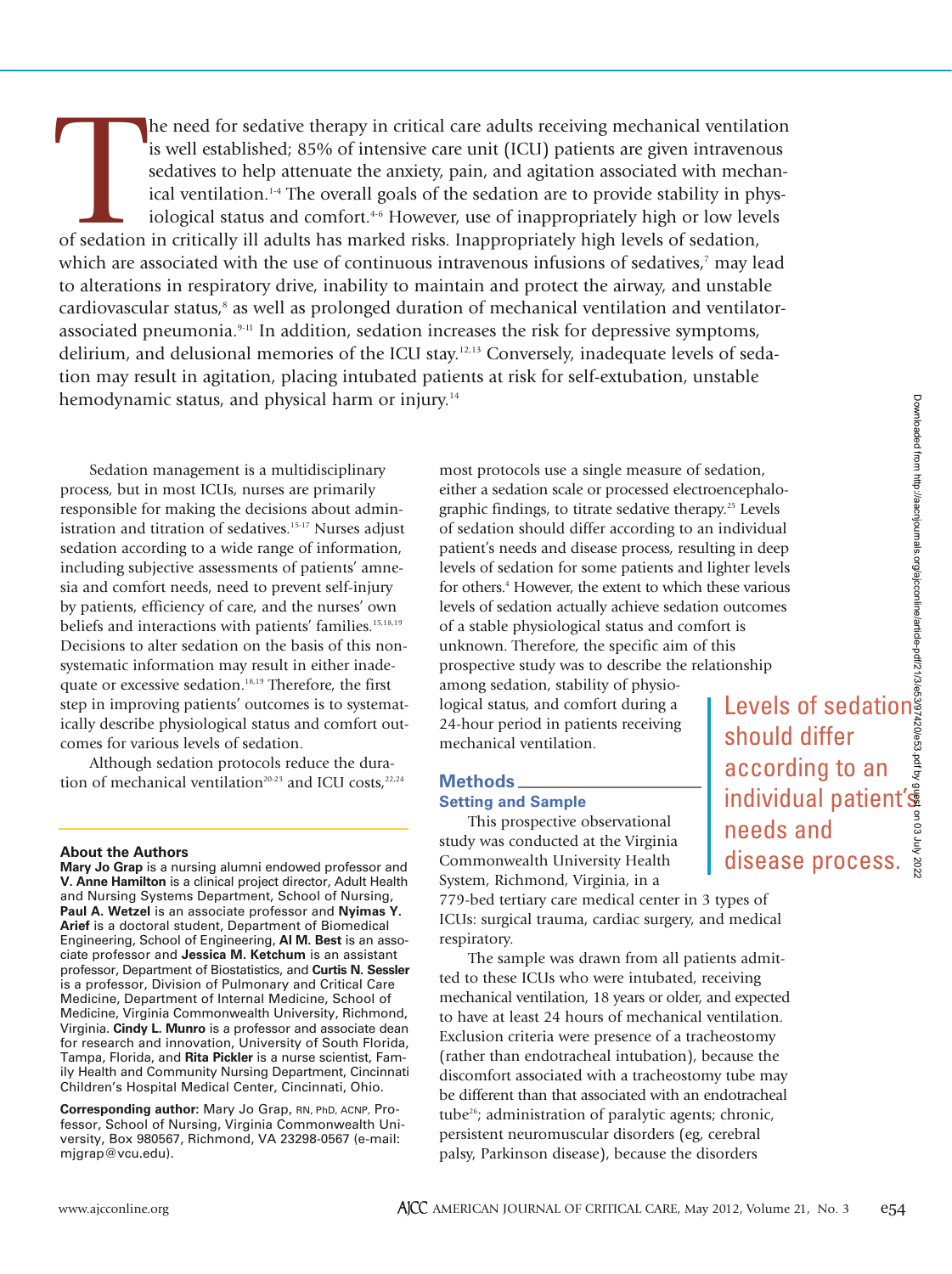would affect patients' movements and study measurements; and head trauma or stroke, which might also affect patients' movements. Patients were recruited during a 2-year data collection period. The planned sample size of 175 patients was determined by using a power calculation based on testing for a significant partial correlation  $(R^2 > 0.2)$  in a multivariate

Level of sedation was quantified by using a continuous, objective measure, the Patient State Index. analysis (at  $\alpha$  = .05) with at least 80% power. A total of 176 patients met the inclusion criteria and were enrolled in the study; of these, 169 had data sufficient for analysis.

## **Key Variables and Their Measurement**

*Sedation.* The level of sedation was quantified by using a continuous, objective measure, the Patient State Index (PSI), obtained by using a SEDLine (Masimo Corp, Irvine,

California), which has quantitative features of electroencephalograms that display clear differences between sedative states.<sup>27</sup> The PSI has a range of 0 to 100; decreasing values indicate increasing sedation. PSI values were downloaded from the device via a thumb drive and then were stored in a notebook computer. Significant differences have been documented between mean PSI values obtained during different sedation states.<sup>27,28</sup> Several investigators<sup>29,32</sup> have compared the PSI with subjective sedation tools and found significant relationships between the PSI and the values obtained with the various tools.

*Stability of Physiological Status.* The stability of physiological status was measured as cardiovascular activity (heart rate) and oxygenation (respiratory rate, hemoglobin saturation of oxygen as recorded by pulse oximetry  $[Spo_2]$ ). Heart rate data were acquired every second by using the Criticare Systems

Actigraphy was used as a surrogate measure of agitation and discomfort. Scholar II monitor (Criticare Systems Inc, Waukesha, Wisconsin) and a type I, 3-electrode electrocardiographic sensor; the data were stored in the computer via a serial port. Respiratory rate was documented for every breath and was acquired from the ventilator via a NICO cardiopulmonary monitor device (Respironics, Parsippany, New Jersey) and stored in the com-

puter via a serial port.  $Spo<sub>2</sub>$  data were acquired via an oximetry sensor of the NICO device, which sends the analog signal to a BIOPAC MP150 data acquisition system (BIOPAC Systems, Inc, Goleta, California) with a 125-Hz sampling frequency. The data were then imported to a text file that provided a mean

value of Spo<sub>2</sub> for every second and were stored in the computer.

*Comfort.* Because the study required continuous measures of sedation outcomes, the use of typical, intermittently measured comfort-discomfort or pain scales was not ideal. In addition, a patient's movement can be a large influence when the adequacy of sedation is evaluated.<sup>2</sup> Therefore, wrist and ankle actigraphy were used to record a continuous level of activity as a surrogate measure of agitation and discomfort. The actigraphy unit contains a single omnidirectional accelerometer that integrates occurrence, degree, and intensity of motion to produce activity counts and is capable of sensing any motion with minimal acceleration of 0.01*g*. Actigraphy has been used to monitor activity levels in participants for sleep, circadian rhythms, pain, and drug response and is a reliable method of assessing activity and agitation in critical care.<sup>33,34</sup> In a prospective evaluation of 20 adult medical ICU patients, actigraphy was sensitive to changes in sedation and the findings significantly correlated with scores on the Richmond Agitation Sedation Scale (*R* = 0.58; *P* < .001), and the Comfort Scale  $(R = 0.62; P < .05)$ .<sup>33</sup> In addition, actigraphy counts correspond to a variety of behavior states (calmness, restlessness, agitation) common in critically ill patients and are indicative of comfort.<sup>35</sup> Wrist and ankle actigraphy data were acquired through Motionlogger actigraphy devices (Basic Octagonal Motionlogger, Ambulatory Monitoring, Inc, Ardsley, New York) by using the PIM mode and an epoch time of 1 second, which had been time synchronized with the computer and then downloaded via a USB port from the actigraphy cradle.

*Demographics.* Patients' characteristics that may affect sedation outcomes were documented, including age, ICU (reflecting type of critical illness and population), duration of endotracheal intubation (in hours), ICU length of stay (in hours), and type and amount of sedatives and analgesics administered.

Patients with greater severity of illness may require greater depths of sedation to facilitate mechanical ventilation and optimize oxygenation and a stable hemodynamic status.<sup>4</sup> Therefore, severity of illness at the time of enrollment in the study was measured by using the Acute Physiology and Chronic Health Evaluation (APACHE) III.<sup>36,37</sup> The APACHE III total score ranges from 0 to 299 and consists of the following subscores: vital signs/laboratory,  $pH/PCO<sub>2</sub>$ , neurological, age, and chronic health. Scoring is done by using the worst values for the first ICU day. The APACHE scoring system has been validated<sup>38</sup> and is widely used to stratify patients into well-defined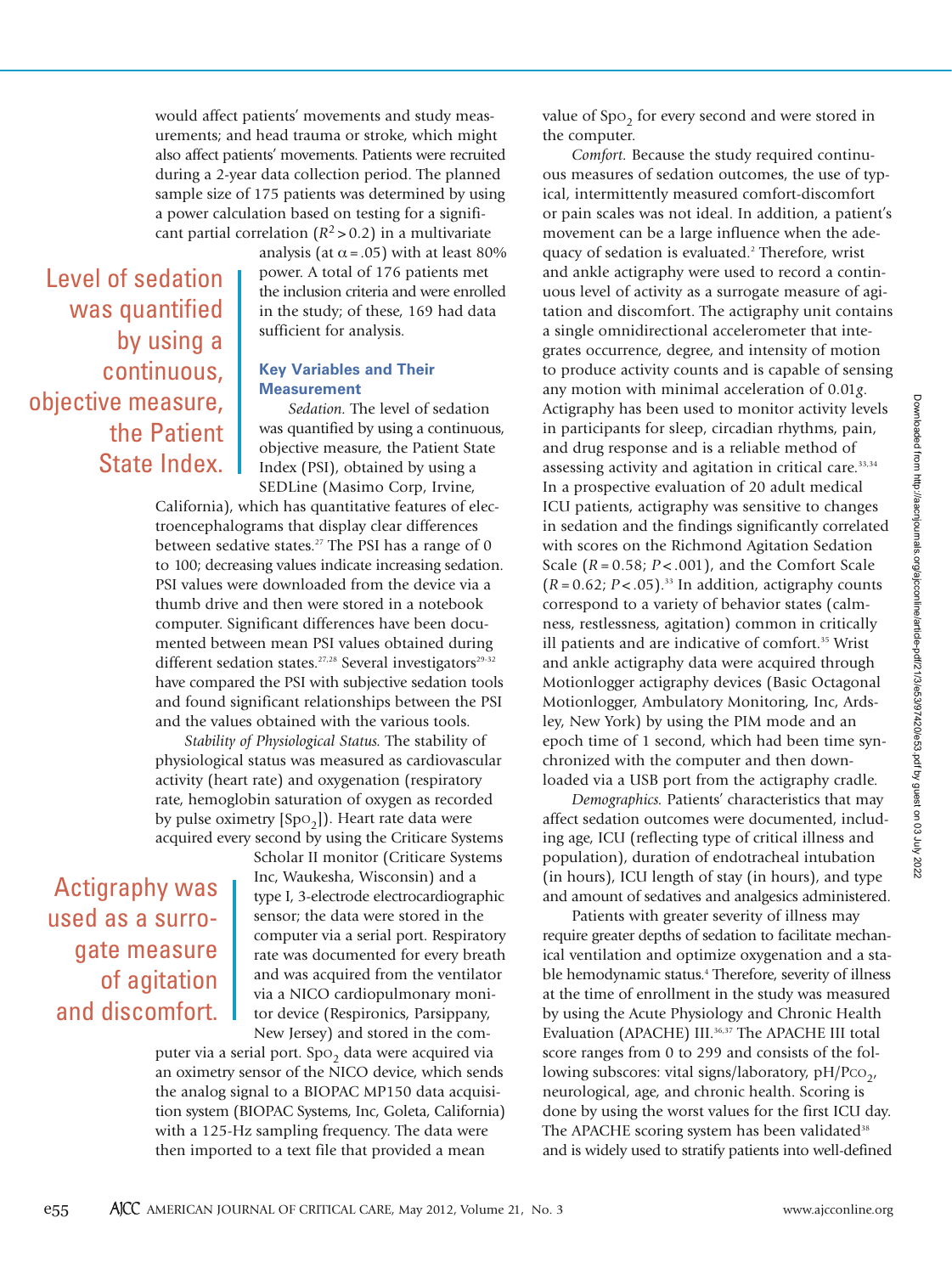# **Table 1**

## **Classification of physiological and comfort measures and sedation into interval ranges<sup>a</sup>**

| Heart rate,<br>beats per minute | <b>Actigraphyb</b> | <b>Respirations, breaths</b><br>per minute | <b>Oxygen saturation,</b><br>% | <b>Sedation<sup>c</sup></b> |
|---------------------------------|--------------------|--------------------------------------------|--------------------------------|-----------------------------|
| $0 - 60$                        | $\bf{0}$           | $0 - 10$                                   | $≤87.5$                        | $0 - 10$                    |
| 61-80                           | $1 - 5$            | $11 - 15$                                  | 87.6-90.0                      | $11 - 20$                   |
| 81-100                          | >5                 | $16 - 20$                                  | 90.1-92.5                      | $21 - 30$                   |
| 101-120                         |                    | $21 - 25$                                  | 92.6-95.0                      | $31 - 40$                   |
| 121-140                         |                    | $26 - 30$                                  | 95.1-97.5                      | 41-50                       |
|                                 |                    | $31 - 35$                                  | 97.6-100                       | $51 - 60$                   |
|                                 |                    | $36 - 40$                                  |                                | 61-70                       |
|                                 |                    |                                            |                                | $71 - 80$                   |
|                                 |                    |                                            |                                | 81-90                       |
|                                 |                    |                                            |                                | 91-100                      |

a Data ranges displayed reflect the data obtained during the study.

b Actigraphy: 0, no movement; greater than zero up to 5, little movement; >5, meaningful amount of movement.

c Patient State Index, range 0 to 100.

groups<sup>38,39</sup> and to ensure that research treatment and control groups have equivalent severity of illness.<sup>40,41</sup>

## **Procedures**

The study was approved by the appropriate institutional review board, and informed consent was obtained from each patient's legally authorized representative. Patients were enrolled during any period of mechanical ventilation so long as they met the inclusion criteria. Sedation outcomes were evaluated during a continuous 24-hour period, starting at any time and continuing until the same time on the next day. Before monitoring and collection of physiological data, all devices and monitors were time synchronized and time stamped with respect to the computer's real-time clock. During the 24-hour measurement period, the acquired data were stored and regularly inspected and reviewed for quality, accuracy, and integrity to reduce variability in patients' values.

By design, the measurement intervals varied for the factors studied. Some factors varied only between patients (eg, demographics and disease severity), and other factors varied within a patient across time (eg, level of sedation). Because raw data were collected throughout the study period at different sampling intervals depending on the data acquisition system, that is, every second (for physiological and actigraphy data) and every 1.2 seconds (for PSI data), data means were determined for 12-second intervals to provide a common interval across intervals and to smooth the data. The mean value for each variable during every 12-second interval was used for data

analysis. Predetermined interval ranges (Table 1) for each response measure were used to classify the mean measure during each 12-second interval (eg, heart rate, 101-120/min). Finally, during each 12-second interval, the PSI score was categorized as deep  $( \leq 60)$ , mild/moderate (61-80), or awake/alert  $(>80)$ .<sup>29,42</sup> ventilated Sedation outcomes and the mean g, heart<br>second<br>ep ( $\leq 60$ ),<br>(0).<sup>29,42</sup><br>by using<br>dard<br>railized<br>**Sedation outcomes and the mean**<br>during a continu-<br>ous 24-hour period for mechanically<br>for mechanically settled by

# **Data Analysis**

Patients' characteristics were described by using standard descriptive measures (means, standard deviations, counts, and proportions). Generalized linear mixed-effect models were used

to estimate the distribution of PSI, heart rate, respirations,  $Spo<sub>2</sub>$ , and arm and leg actigraphy findings. More specifically, the percentage of time a "typical" patient would spend in each interval was estimated. The models were also used to estimate the distribution of heart rate, respirations,  $Spo<sub>2</sub>$ , and arm and leg actigraphy findings during

different levels of sedation (deep, mild/moderate, awake/alert). That is, the percentage of time a typical patient would spend in each interval at each level of sedation was estimated.

# **Results**

A total of 176 patients were enrolled in the study. Of these, 7 were not included in the analysis (4 were extubated before data collection, 2 had data collection equipment failures, and 1 withdrew from the study), resulting in 169 patients in the sample.

were evaluated during a continu-

for mechanically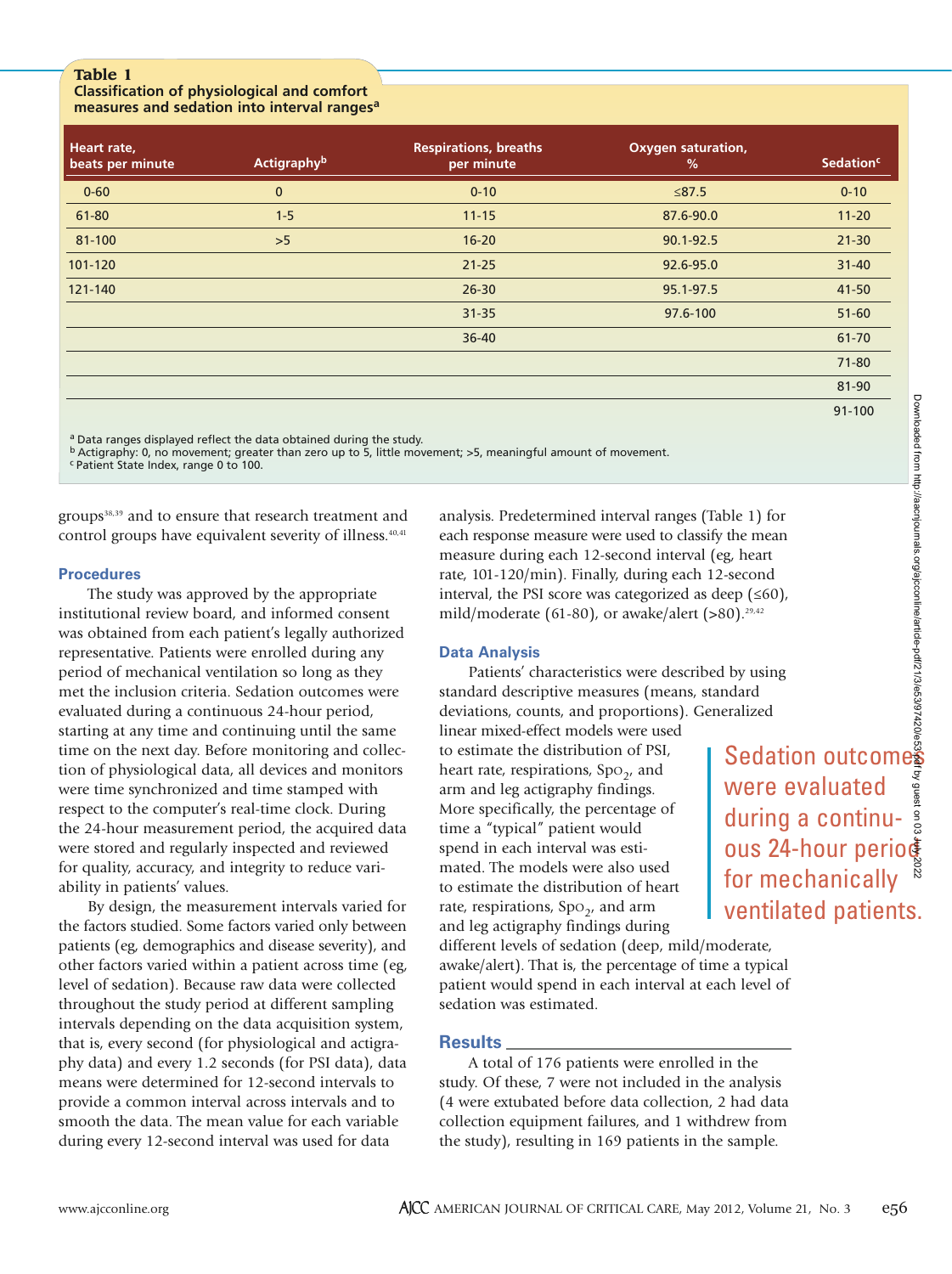#### **Table 2 Sample demographics**

|                                                                                                                                                                                                               | <b>Mean</b>                                       | <b>SD</b>    | Range                                     |
|---------------------------------------------------------------------------------------------------------------------------------------------------------------------------------------------------------------|---------------------------------------------------|--------------|-------------------------------------------|
| Age, y                                                                                                                                                                                                        | 54.0                                              | 13.7         | 19-83                                     |
| <b>APACHE III score</b>                                                                                                                                                                                       | 74.3                                              | 27.4         | 22-181                                    |
|                                                                                                                                                                                                               | <b>Median</b>                                     | <b>IQR</b>   | Range                                     |
| Days of intubation                                                                                                                                                                                            | 7.5                                               | $4.1 - 12.8$ | $1.1 - 95.2$                              |
| Days in intensive care unit                                                                                                                                                                                   | 13.4                                              | $8.8 - 21.3$ | $2.7 - 77.7$                              |
| Days of intubation at study enrollment                                                                                                                                                                        | 2.8                                               | $1.4 - 5.9$  | $0.01 - 33.1$                             |
| Days of mechanical ventilation since end<br>of study                                                                                                                                                          | 2.8                                               | $0.7 - 5.9$  | $0 - 92.8$                                |
| Duration of study, h                                                                                                                                                                                          | 24.0                                              | 23.8-24.0    | $2.8 - 25.7$                              |
|                                                                                                                                                                                                               | No. of patients ( $n = 169$ )                     |              | $\frac{9}{6}$ a                           |
| Sex<br>Male<br>Female                                                                                                                                                                                         | 103<br>66                                         |              | 61.0<br>39.1                              |
| Race<br>White<br><b>Black/African American</b><br>Asian<br>Other<br>Unknown/not reported                                                                                                                      | 78<br>83<br>$\overline{2}$<br>$\overline{2}$<br>4 |              | 46.2<br>49.1<br>1.2<br>1.2<br>2.4         |
| <b>Ethnicity</b><br>Hispanic<br>Non-Hispanic                                                                                                                                                                  | 3<br>166                                          |              | 1.8<br>98.2                               |
| Intensive care unit<br><b>Medical respiratory</b><br>Surgical trauma<br>Cardiac surgery                                                                                                                       | 88<br>59<br>22                                    |              | 52.1<br>34.9<br>13.0                      |
| Reason for intubation<br><b>Respiratory distress</b><br>Airway control<br>Respiratory arrest<br>Hypoxemic respiratory failure<br>Ventilatory failure<br>Both hypoxemic respiratory and<br>ventilatory failure | 76<br>62<br>6<br>19<br>5<br>1                     |              | 45.0<br>36.7<br>3.6<br>11.2<br>3.0<br>0.6 |

Abbreviations: APACHE, Acute Physiology and Chronic Health Evaluation; IQR, interquartile range. aBecause of rounding, not all percentages total 100.

> As shown in Table 2, patients had a mean age of 54 years and were primarily men, non-Hispanic, and white or African American. More than half were from the medical respiratory ICU. Mean APACHE III scores, duration of intubation, and length of ICU stay are also shown in Table 2. Patients were enrolled in the study for mean of 22.2 hours (because of extubations before the 24-hour goal). Data related to the type and amount of sedatives and analgesics administered are presented in Table 3.

# **Sedation Outcomes**

A total of  $42\%$  (n = 71) of the patients spent the majority of their time in deep sedation, 38%  $(n = 64)$  in mild/moderate sedation, and 20%  $(n = 34)$ awake/alert as defined by the PSI. Relationships between the percentage of time spent in each sedation state and the duration of mechanical ventilation before the study began were significant. Specifically, as duration of mechanical ventilation before the study increased, patients tended to spend a significantly lower percentage of time in deep sedation (Spearman  $\rho = -0.20$ ;  $P = .02$ ), significantly more time in mild/moderate sedation (Spearman  $ρ = 0.26$ ;  $P =$ .04), and more time awake/alert (Spearman  $\rho = 0.15$ ; *P* = .06). The percentage of time spent in the 3 sedation states was not significantly associated with APACHE III scores, with the exception of the relationship between increased APACHE III scores and decreased percentage of time in deep sedation that approached significance (Spearman ρ= 0.24; *P*= .09).

The estimated distribution (time spent in each interval) for the physiological and comfort measures and sedation are plotted in Figure 1. The distributions for the physiological variables (heart rate, respirations,  $Spo<sub>2</sub>$ ) are as expected for this population and are well distributed across intervals. However, actigraphy findings, the comfort measure, have a skewed distribution, indicating little movement by patients across all levels of sedation. The distributions of the physiological and comfort measures adjusted for level of sedation are plotted in Figure 2. No evidence indicated that the distributions of the physiological measures differed during the 3 levels of sedation (heart rate, *P* = .44; respirations, *P* = .32); Spo<sub>2</sub>, *P* = .51). However, comfort as measured by actigraphy differed significantly with level of sedation as expected (arm actigraphy, *P* < .001 and leg actigraphy, *P* = .01). Specifically for arm movement, the percentage of time spent with no movement (arm actigraphy =  $0$ ) was significantly greater during deep sedation (95.05%) than during mild/moderate (91.43%) or awake/alert (90.81%) sedation levels, and the percentage of time with little arm movement (actigraphy score 1-5) was significantly greater during mild/moderate (7.31%) or awake/alert (7.82%) sedation levels than during deep (4.17%) sedation levels. For leg movement, the percentage of time with no leg movement (leg actigraphy score = 0) was significantly greater during deep (95.08%) or mild/moderate (94.31%) levels of sedation than during awake/alert (90.34%) levels, and the percentage of time with a meaningful amount of leg movement (leg actigraphy score >5) was significantly greater during awake /alert (2.37%) levels of sedation than during deep (0.56%) sedation.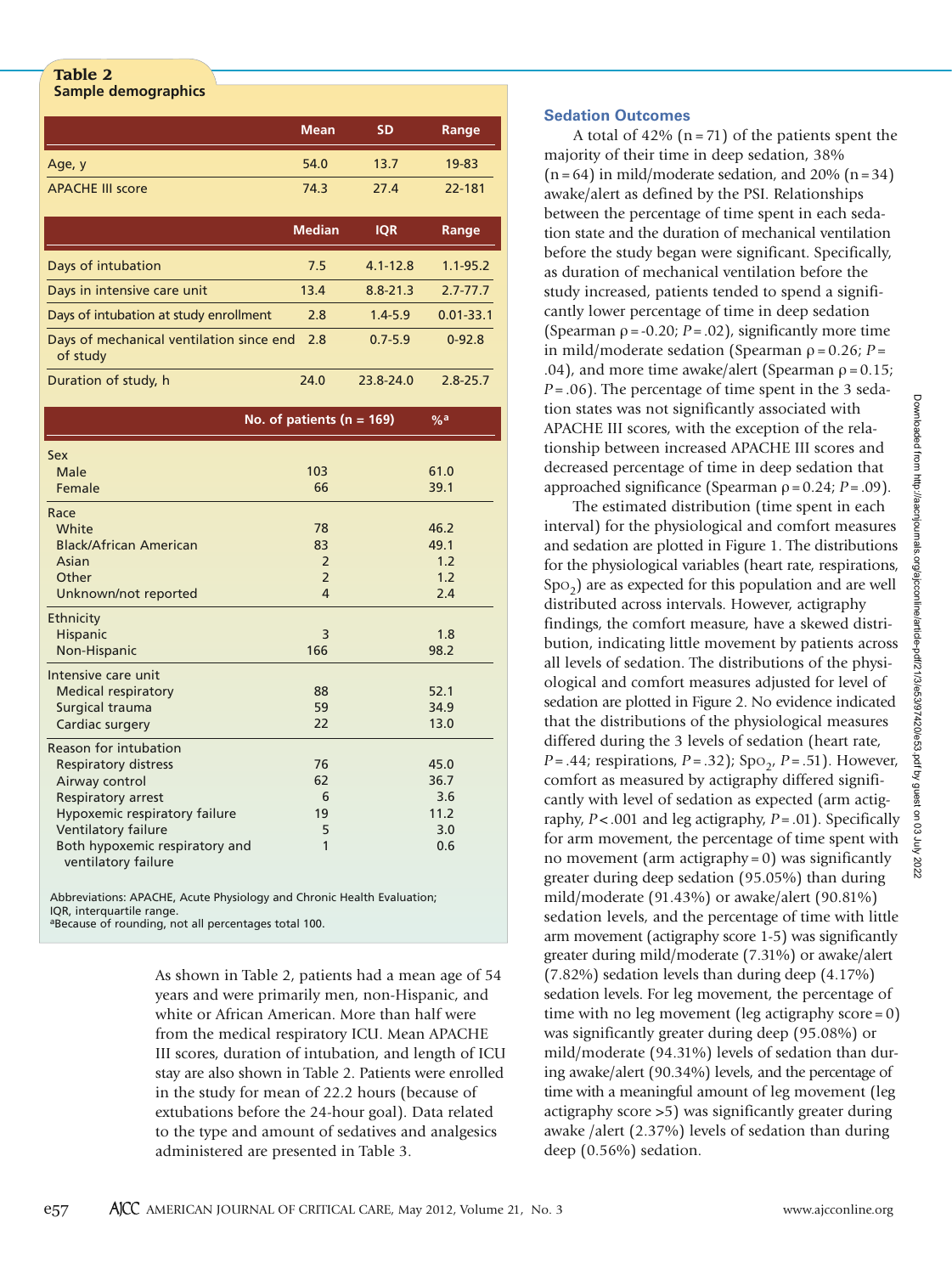# **Table 3**

## **Type and total dose of sedatives and analgesics administered in a 24-hour period**

|                                         |                 | Before study enrollment |              | <b>During study enrollment</b> |               |              |  |
|-----------------------------------------|-----------------|-------------------------|--------------|--------------------------------|---------------|--------------|--|
| <b>Drug</b>                             | No. of patients | <b>Median</b>           | <b>IQR</b>   | No. of patients                | <b>Median</b> | <b>IQR</b>   |  |
| Analgesic                               |                 |                         |              |                                |               |              |  |
| Fentanyl, µg                            | 117             | 1200                    | 742.5-1910.4 | 119                            | 1250          | 720.0-2100   |  |
| Morphine, mg                            | 32              | 13                      | $4 - 47.5$   | 25                             | 23            | $5.5 - 66.5$ |  |
| Hydromorphone, mg                       | 3               | 6                       | $4 - 36$     | $\overline{2}$                 | 41.25         | 35-47.5      |  |
| Sedative                                |                 |                         |              |                                |               |              |  |
| Midazolam, mg                           | 91              | 42                      | 16-84        | 82                             | 52            | 24.3-93      |  |
| Propofol, µg                            | 33              | 3303                    | 1515-4549.1  | 30                             | 2690.5        | 1369-3528.5  |  |
| Lorazepam, mg                           | 29              | 6                       | $2 - 38.8$   | 23                             | 9             | $2 - 43$     |  |
| Haloperidol, mg                         | $\overline{7}$  | 5                       | $4 - 10$     | 4                              | 7.5           | $4.3 - 23.1$ |  |
| Abbreviation: IQR, interquartile range. |                 |                         |              |                                |               |              |  |

To guide sedation intervention strategies to achieve a stable physiological status, nurses may use normal ranges for physiological variables (ie, heart rate 60-100/min, respirations 12-20/min, arterial oxygen saturation 95%).2 For patients' movement, the goal is to achieve a calm behavior state (neither too much nor too little spontaneous movement).4 On the basis of previous research, $35$  mean actigraphy levels during a calm state varied for arm (from 5.87 to 7.85) and leg (from 3.03 to 4.11) actigraphy. Thus, further post hoc analyses with generalized linear mixed-effect models were done to estimate and compare the percentage of time a typical patient would spend in these normal physiological ranges and in a calm state as a function of deep, mild/moderate, and awake/alert levels of sedation.

The estimated percentage of time with normal physiological measures during each PSI state is shown in Figure 3. Heart rate was in the normal range 64% to 77% of the time during the PSI states but was most likely to be normal during deep sedation. Spo<sub>2</sub> was normal 87% to 92% of the time during the PSI states. Respirations were only normal 50% to 58% of the time during the 3 states but were most likely to be normal during deep sedation. However, patients were in a calm state less than 0.2% of the time regardless of sedation level.

The percentage of time with a normal physiological or comfort response was compared for the 3 PSI states. The odds ratios for a normal response (vs a nonnormal response) for each sedation state for each response measure are summarized in Table 4. Confidence intervals that do not include the number 1 are significant at  $P = .05$ . In summary, all response measures were statistically different between the 3 PSI states. For example, the odds of a normal heart rate were 90% greater during deep sedation than during an awake/alert state, 62% greater during deep

sedation than during mild/moderate sedation, and 18% greater during mild/moderate sedation than during an awake/alert state. Further, the odds of a normal Spo<sub>2</sub> were 67% greater during deep sedation than during an alert/awake state, and the odds of normal respiratory rate were 36% greater during deep sedation than during mild/moderate sedation.

# **Discussion**

In this prospective study, we determined the relationship among sedation, stable physiological status, and comfort during a 24-hour period in patients receiving mechanical ventilation. Because patients were enrolled at any time during the intubation period, those selected had a median of 2.8 days of intubation before enrollment. Those with a

short duration of mechanical ventilation may have been underrepresented. During enrollment, we were also attempting to identify patients who would receive mechanical ventilation for the full 24-hour study period, so patients who were close to their expected extubation time most likely were not selected as often as other patients were. Consequently,

the sample consisted of patients with a longer duration of mechanical ventilation and ICU length of stay than is usual at the medical center. These differences may limit generalizability of the findings to patients with a more long-term ICU stay; the results may have greater applicability to patients who have greater needs for sedative therapy and long-term mechanical ventilation.

# **Level of Sedation**

Optimal sedation is the goal for all patients because use of inappropriately high or low levels of

Forty-two percent of the sample spent most of their time deeply sedated.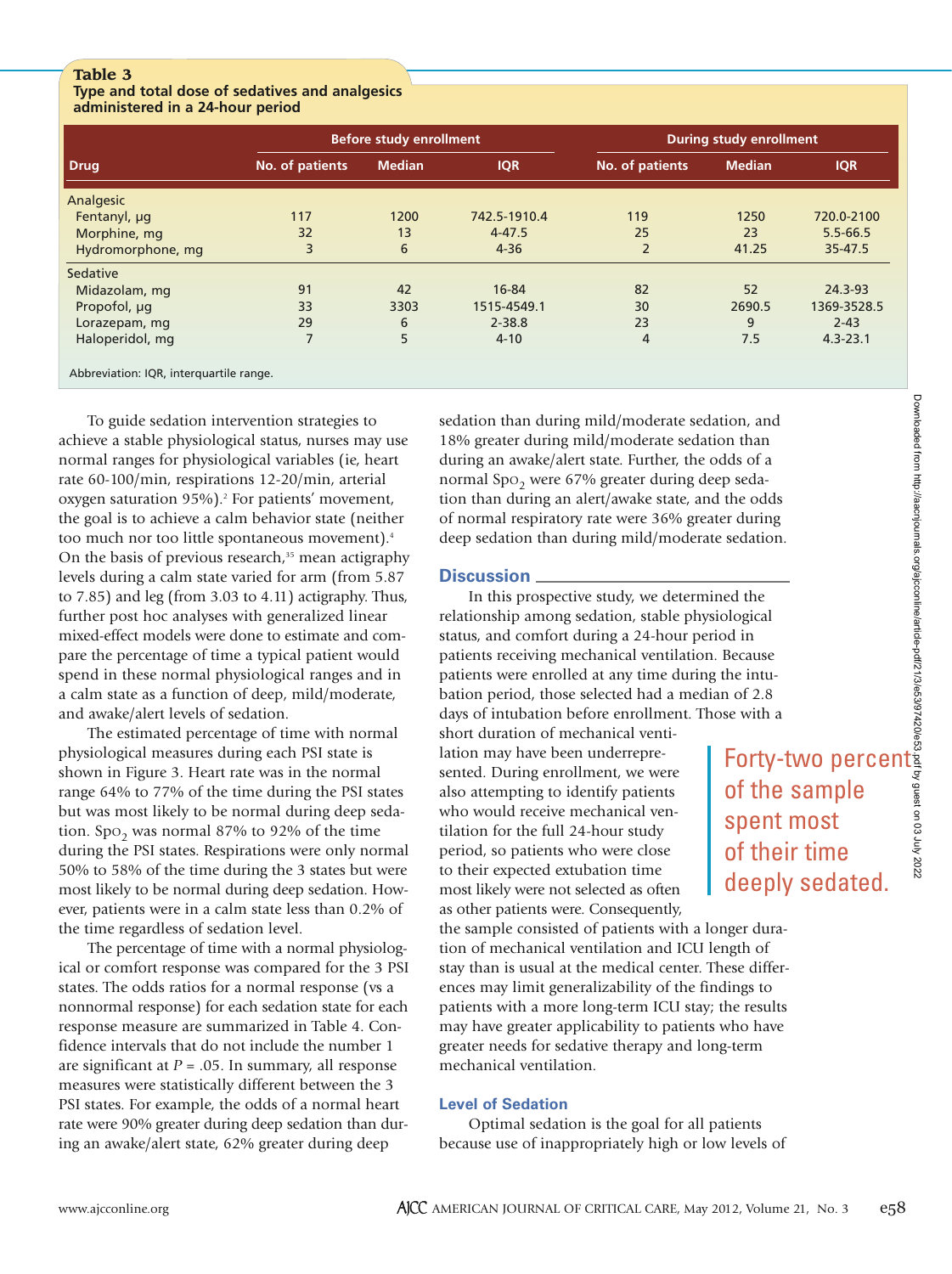

sedation in critically ill adults is associated with marked risks and oversedation is a key factor in delayed recovery.<sup>8,11,14,43</sup> Guidelines<sup>4</sup> of the Society of Critical Care Medicine identify easy arousability and a calm state as the desired level of sedation for most patients receiving mechanical ventilation. However, recent reports<sup>2,44</sup> have indicated, similar to our results, that approximately

one-third to one-half of patients receiving mechanical ventilation are deeply sedated. Using a variety of sedation scales, Payen et al<sup>44</sup> found that 40% to 50% of assessed patients were in a deep state of sedation, and Weinert and Calvin<sup>2</sup> found that sedated patients receiving mechanical ventilation were unarousable, minimally arousable, or nonarousable 32% of the time.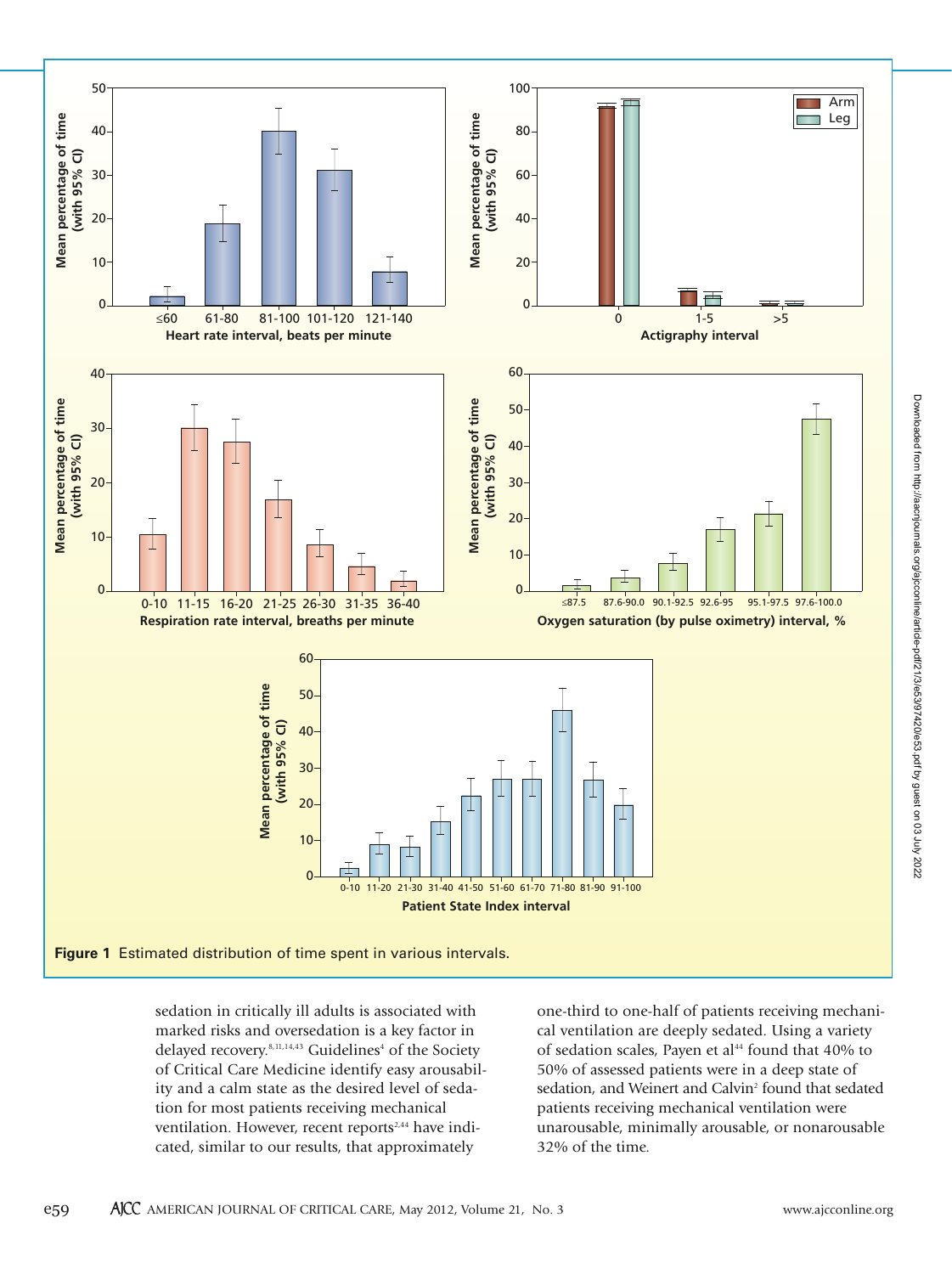

Goals for level of sedation are often identified, but sedation orders are generally written with broad parameters to allow for nurses' discretion.15 In closely monitored clinical trials, patients were at the target level of sedation, on average, only 69% of the time.<sup>45</sup> In a recent US survey of nursing sedation practices, Guttormson et al<sup>15</sup> found that one-third of the

variance in the number of patients who received sedatives was accounted for by nurses' attitudes. Nurses who thought that mechanical ventilation was uncomfortable and stressful and reported that they would prefer sedation if they were treated with mechanical ventilation were more likely than other nurses to report an intention to sedate patients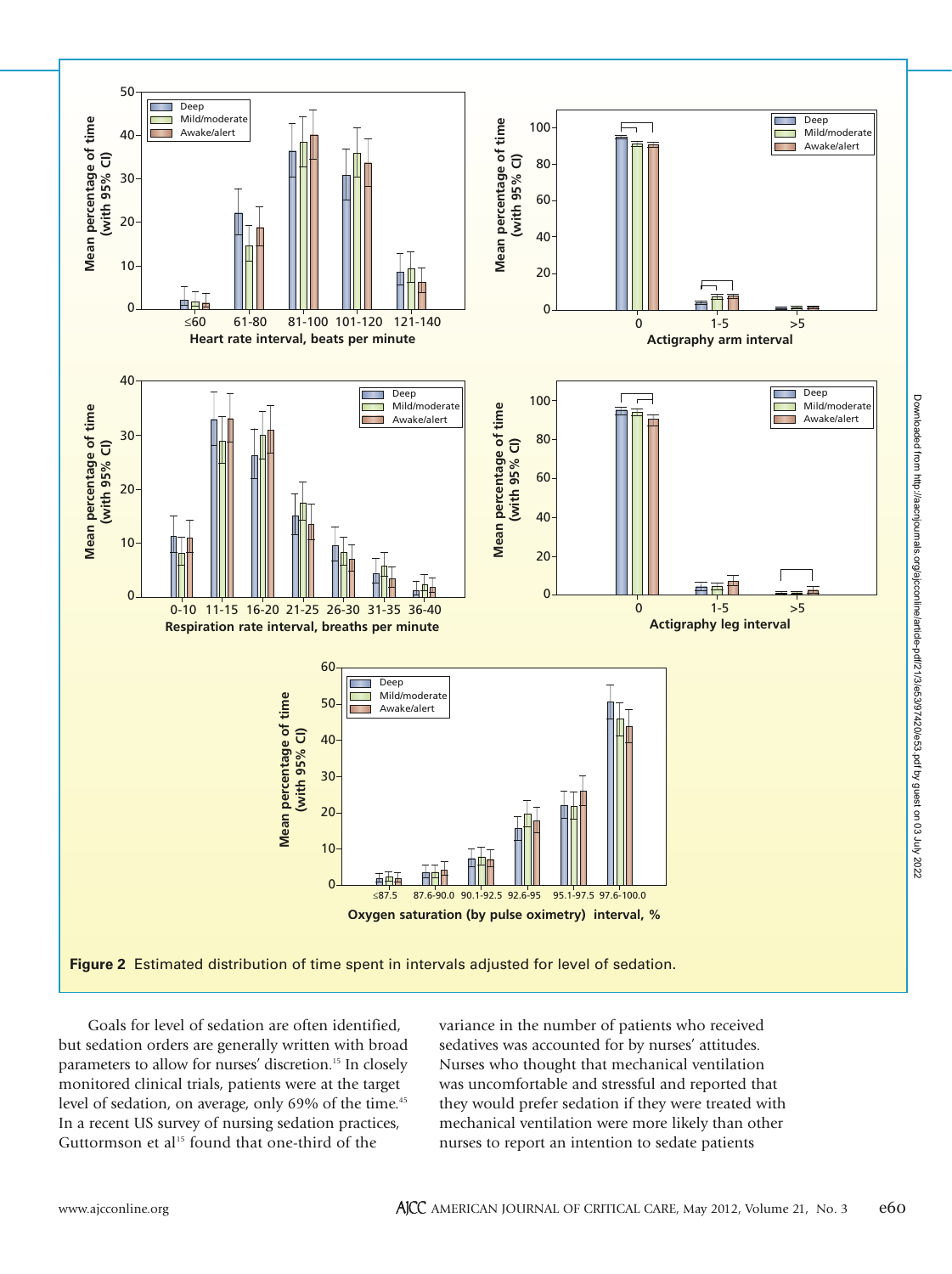



receiving mechanical ventilation. Nurses' assessment may also affect sedation level. Weinert and Calvin<sup>2</sup> found that although patients were minimally arousable or nonarousable in 32% and motionless in 21% of the sedation assessments, nurses reported that patients were oversedated in less than 3% of cases. In addition, arousal levels and the probability of being judged as oversedated were not related.

## **Stability of Physiological Status**

A primary reason to use sedatives in patients receiving mechanical ventilation is to reduce the physiological stress of respiratory failure and improve the tolerance of invasive life support.<sup>2,46,47</sup> Optimally, the goal of a stable physiological status should be achieved regardless of the level of sedation.

Although sedation scales do not generally include evaluation of physiological variables, nurses may include these parameters when determining a patient's need for sedation and may use traditional normal values as guidelines. In their study of sedation adequacy and characteristics associated with caregivers' judgment of inadequate sedation, Weinert and Calvin<sup>2</sup> found that 70% of nurses agreed that patients are undersedated if the patients are tachypneic and almost half (44%) agreed that patients are undersedated if the patients have elevated heart rate or blood pressure. We found that although a stable physiological status was not achieved at every level of sedation, a stable status did occur more often in deeper levels of sedation. Although this relationship may occur for physiological or pharmacological reasons, using a goal of stable physiological status, especially normal range for heart rate and respiratory rate, nurses may administer more sedative medication until heart rate and respiratory rate are at or near normal levels, potentially resulting in oversedation.

## **Comfort**

Although patients' comfort is a goal of sedative therapy, measures of comfort in critically ill patients are not standardized. Actigraphy, which we used, provides a measure of limb movement, a surrogate marker of comfort. Patients' movement is often used in evaluating the adequacy of sedation, and Weinert and Calvin<sup>2</sup> found that the kinesiological state of a patient (too much spontaneous activity or too little) had the greatest influence in judgments of the adequacy of sedation. Because the goal is a patient who is easily arousable and calm,<sup>4</sup> some spontaneous movement should be expected. However, our data indicate infrequent movement by patients at all levels of sedation. Similarly, in an

## **Table 4**

**Odds ratios (ORs) for comparisons of normal physiological and comfort responses across levels of sedation**

|                   |           | Deep vs mild    |           | Mild vs alert | Deep vs alert |             |  |
|-------------------|-----------|-----------------|-----------|---------------|---------------|-------------|--|
| <b>Response</b>   | <b>OR</b> | 95% CI          | <b>OR</b> | 95% CI        | <b>OR</b>     | 95% CI      |  |
| Heart rate        | 1.619     | 1.586-1.653     | 1.175     | 1.145-1.203   | 1.902         | 1.851-1.954 |  |
| Oxygen saturation | 1.508     | 1.475-1.543     | 1.110     | 1.081-1.140   | 1.674         | 1.625-1.725 |  |
| Respiratory rate  | 1.362     | 1.338-1.386     | 0.870     | 0.851-0.889   | 1.185         | 1.157-1.213 |  |
| Actigraphy        |           |                 |           |               |               |             |  |
| Arm               | 0.597     | 0.537-0.664     | 0.792     | 0.707-0.887   | 0.473         | 0.413-0.541 |  |
| Leg               | 0.459     | $0.402 - 0.524$ | 0.858     | 0.769-0.957   | 0.394         | 0.341-0.454 |  |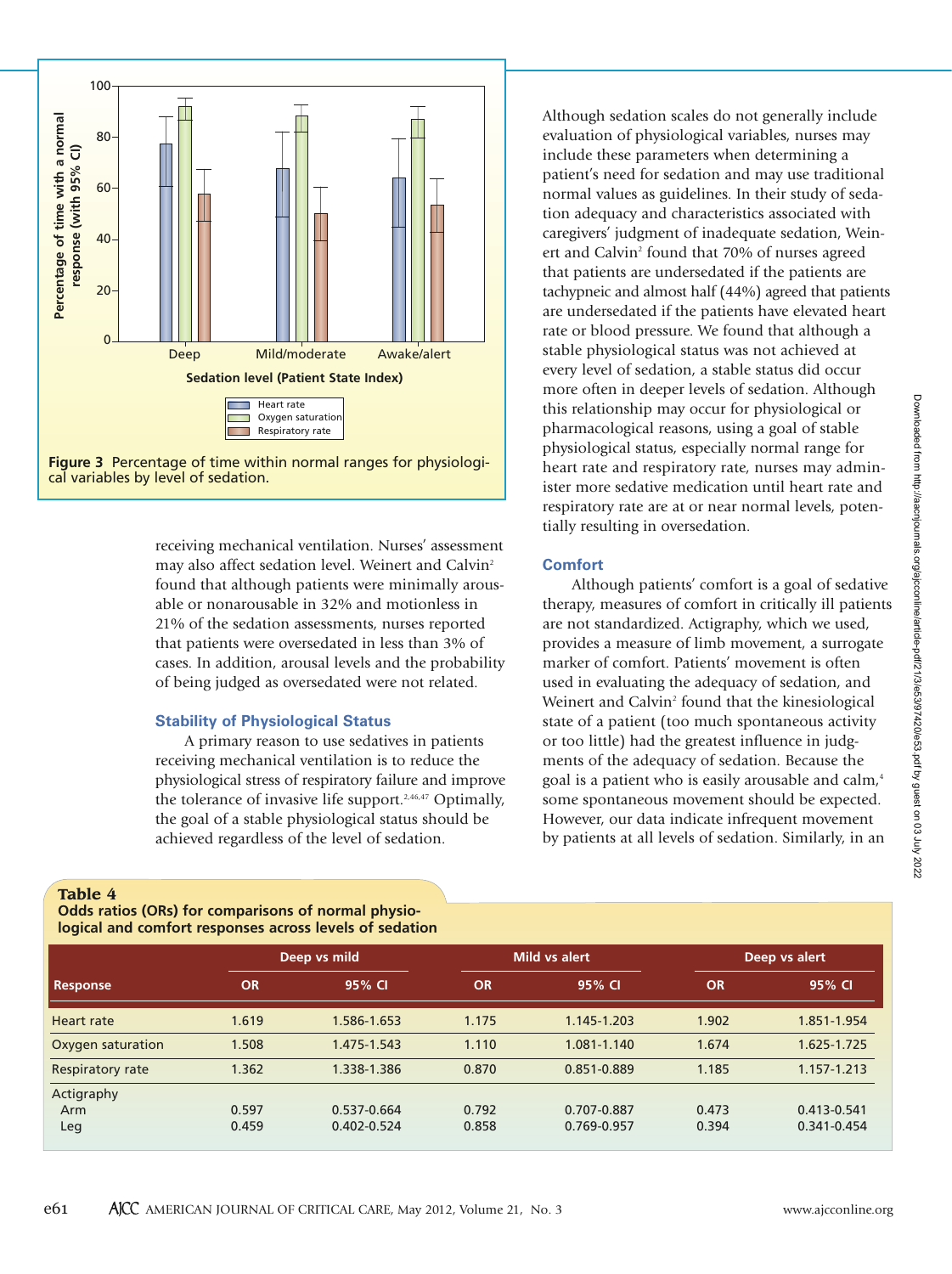evaluation of nursing practice, Weinert and Calvin<sup>2</sup> found no spontaneous motor activity (during a 10 minute observation period) by patients 21.5% of the time and the level of consciousness or motor activity varied little during a 24-hour period. In addition, in a survey<sup>15</sup> of nursing sedation practices, only 17.7% of respondents thought it was easier to care for an awake and alert patient who was receiving mechanical ventilation than to care for a similar patient who was more sedated, and 54.3% strongly disagreed or disagreed with that statement. However, actigraphy is not a clinical measure and is not used in the ICU except as a research measure of movement, a situation that may limit the applicability of our findings directly to the bedside. Nonetheless, early mobilization of patients treated with mechanical ventilation has become more common and is associated with reduced duration of mechanical ventilation,<sup>48</sup> reduced hospital length of stay,<sup>49</sup> reduced duration of ICU delirium, and enhanced functional status at the time of discharge from the hospital.<sup>48</sup> Therefore, lack of movement may not be an appropriate indication of optimal sedation; frequency of spontaneous movement may be more enlightening. Our patients had little activity, but as use of early mobilization increases, actigraphy may become helpful in evaluating this increased level of activity.

# **Summary**

In summary, our data suggest that patients may be sedated more deeply than recommended and that neither a stable physiological status nor comfort (calm state) is uniformly achieved at any sedation level. Tension may exist between nurses' goals for short-term bedside care of critically ill patients (ie, maintaining deeper levels of sedation on the basis of the nurses' own attitudes or preferring to care for patients who are not moving) and the long-term detrimental effects of deep sedation. Complete lack of movement should not be accepted as the goal for sedation. However, improvements in sedation management will require specific communication among all care providers and use of clearly identified, measurable definitions of optimal sedation.

## FINANCIAL DISCLOSURES

This research was supported by grant R01 NR009506, National Institute of Nursing Research, to Dr Grap, the principal investigator. Dr Sessler received a speaker's honorarium from Hospira, Inc, Lake Forest, Illinois.

#### **eLetters**

Now that you've read the article, create or contribute to an online discussion on this topic. Visit **www.ajcconline.org** and click "Submit a response" in either the full-text or PDF view of the article.

## **SEE ALSO**

For more about sedation and mechanical ventilation, visit the *Critical Care Nurse* Web site, **www.ccnonline.org**, and read the article by Berry and Zecca, "Daily Interruptions of Sedation: A Clinical Approach to Improve Outcomes in Critically Ill Patients" (February 2012).

## REFERENCES

- 1. Wunsch H, Kress JP. A new era for sedation in ICU patients. *JAMA.* 2009;301:542-544.
- 2. Weinert CR, Calvin AD. Epidemiology of sedation and sedation adequacy for mechanically ventilated patients in a medical and surgical intensive care unit. *Crit Care Med.* 2007;35:393-401.
- 3. Sessler CN, Grap MJ, Brophy GM. Multidisciplinary management of sedation and analgesia in critical care. *Semin Respir Crit Care Med.* 2001;22:211-225.
- 4. Jacobi J, Fraser GL, Coursin DB, et al; Task Force of the American College of Critical Care Medicine (ACCM) of the Society of Critical Care Medicine (SCCM), American Society of Health-System Pharmacists (ASHP), American College of Chest Physicians. Clinical practice guidelines for the sustained use of sedatives and analgesics in the critically ill adult [published correction appears in *Crit Care Med.* 2002;30(3):726]. *Crit Care Med.* 2002;30:119-141.
- 5. Sessler CN. Comfort and distress in the ICU: scope of the problem. *Semin Respir Crit Care Med.* 2001;22:111-114.
- 6. Abbott/American Association of Critical-Care Nurses; Saint Thomas Health System Sedation Expert Panel Members. Consensus conference on sedation assessment: a collaborative venture by Abbott Laboratories, American Association of Critical-Care Nurses, and Saint Thomas Health System. *Crit Care Nurse.* 2004;24(2):33-41.
- 7. Kollef MH, Levy NT, Ahrens TS, Schaiff R, Prentice D, Sherman G. The use of continuous i.v. sedation is associated with prolongation of mechanical ventilation. *Chest.* 1998; 114(2):541-548.
- 8. Barr J, Donner A. Optimal intravenous dosing strategies for sedatives and analgesics in the intensive care unit. *Crit Care Clin.* 1995;11:827-847.
- 9. Nseir S, Makris D, Mathieu D, Durocher A, Marquette CH. Intensive care unit-acquired infection as a side effect of sedation. *Crit Care.* 2010;14:R30.
- 10. Kramer AA, Zimmerman JE. A predictive model for the early identification of patients at risk for a prolonged intensive care unit length of stay. *BMC Med Inform Decis Mak.* 2010;10:27.
- 11. Rello J, Diaz E, Roque M, Valles J. Risk factors for developing pneumonia within 48 hours of intubation. *Am J Respir Crit Care Med.* 1999;159:1742-1746.
- 12. Ely EW, Shintani A, Truman B, et al. Delirium as a predictor of mortality in mechanically ventilated patients in the intensive care unit. *JAMA.* 2004;291(14):1753-1762.
- 13. Nelson BJ, Weinert CR, Bury CL, Marinelli WA, Gross CR. Intensive care unit drug use and subsequent quality of life in acute lung injury patients. *Crit Care Med.* 2000;28:3626-3630.
- 14. Boulain T. Unplanned extubations in the adult intensive care unit: a prospective multicenter study. Association des Réanimateurs du Centre-Ouest. *Am J Respir Crit Care Med.* 1998;157(4 pt 1):1131-1137.
- 15. Guttormson JL, Chlan L, Weinert C, Savik K. Factors influencing nurse sedation practices with mechanically ventilated patients: a US national survey. *Intensive Crit Care Nurs.* 2010;26:44-50.
- 16. Sessler CN, Pedram S. Protocolized and target-based sedation and analgesia in the ICU. *Crit Care Clin.* 2009;25:489- 513, viii.
- 17. Magarey JM. Sedation of adult critically ill ventilated patients in intensive care units: a national survey. *Aust Crit Care.* 1997;10:90-93.
- 18. Dasta JF, Fuhrman TM, McCandles C. Patterns of prescribing and administering drugs for agitation and pain in patients in a surgical intensive care unit. *Crit Care Med.* 1994;22: 974-980.
- 19. Egerod I. Uncertain terms of sedation in ICU. How nurses and physicians manage and describe sedation for mechanically ventilated patients. *J Clin Nurs.* 2002;11:831-840.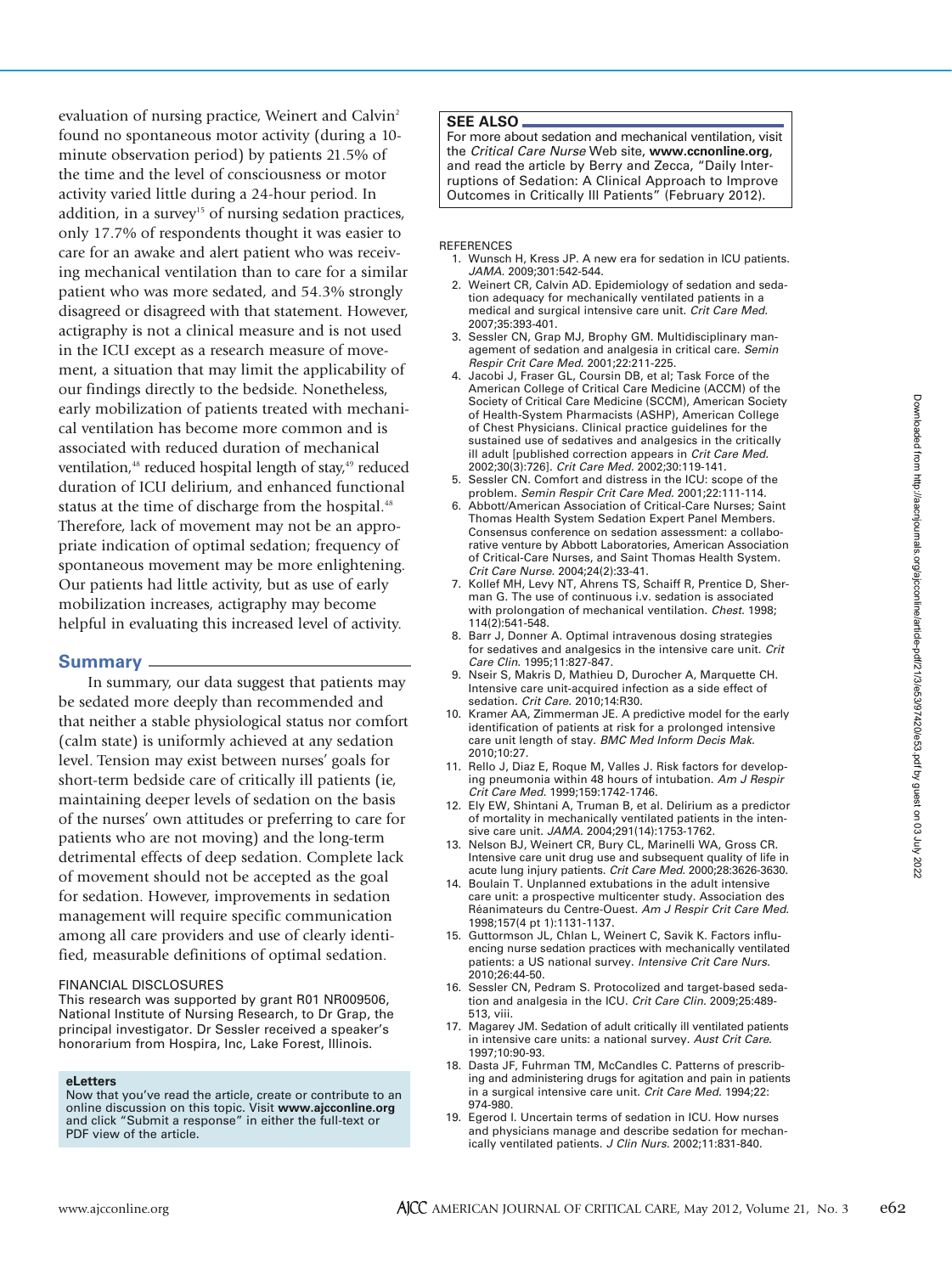- 20. Arias-Rivera S, Sanchez-Sanchez MM, Santos-Diaz R, et al. Effect of a nursing-implemented sedation protocol on weaning outcome. *Crit Care Med.* 2008;36:2054-2060.
- 21. Quenot JP, Ladoire S, Devoucoux F, et al. Effect of a nurseimplemented sedation protocol on the incidence of ventilatorassociated pneumonia. *Crit Care Med.* 2007;35:2031-2036.
- 22. Arabi Y, Haddad S, Hawes R, et al. Changing sedation practices in the intensive care unit—protocol implementation, multifaceted multidisciplinary approach and teamwork. *Middle East J Anesthesiol.* 2007;19(2):429-447.
- 23. Brook AD, Ahrens TS, Schaiff R, et al. Effect of a nursingimplemented sedation protocol on the duration of mechanical ventilation. *Crit Care Med.* 1999;27:2609-2615.
- 24. Marx WH, DeMaintenon NL, Mooney KF, et al. Cost reduction and outcome improvement in the intensive care unit. *J Trauma.* 1999;46:625-629.
- 25. Ibrahim EH, Kollef MH. Using protocols to improve the outcomes of mechanically ventilated patients: focus on weaning and sedation. *Crit Care Clin.* 2001;17:989-1001.
- 26. Grap MJ, Blecha T, Munro C. A description of patients' report of endotracheal tube discomfort. *Intensive Crit Care Nurs.* 2002;18:244-249.
- 27. Prichep LS, Gugino LD, John ER, et al. The Patient State Index as an indicator of the level of hypnosis under general anaesthesia. *Br J Anaesth.* 2004;92:393-399.
- 28. Chen X, Tang J, White PF, et al. A comparison of Patient State Index and bispectral index values during the perioperative period. *Anesth Analg.* 2002;95:1669-1674.
- 29. Schneider G, Heglmeier S, Schneider J, Tempel G, Kochs EF. Patient State Index (PSI) measures depth of sedation in intensive care patients. *Intensive Care Med.* 2004;30:213-216.
- 30. Kurup V, Ramani R, Atanassoff PG. Sedation after spinal anesthesia in elderly patients: a preliminary observational study with the PSA-4000. *Can J Anaesth.* 2004;51:562-565.
- 31. Drover D, Ortega HR. Patient State Index. *Best Pract Res Clin Anaesthesiol.* 2006;20:121-128.
- 32. Ramsay MA, Huddleston P, Henry C, Marcel R, Tai S. The Patient State Index is an indicator of inadequate pain management in the unresponsive ICU patient [abstract]. *Anesthesiology.* 2004;101:A349.
- 33. Grap MJ, Borchers CT, Munro CL, Elswick RK Jr, Sessler CN. Actigraphy in the critically ill: correlation with activity, agitation, and sedation. *Am J Crit Care.* 2005;14:52-60.
- 34. Mistraletti G, Taverna M, Sabbatini G, et al. Actigraphic monitoring in critically ill patients: preliminary results toward an "observation-guided sedation." *J Crit Care.* 2009;24:563-567.
- 35. Grap MJ, Hamilton VA, McNallen A, et al. Actigraphy: analyzing patient movement. *Heart Lung.* 2011;40(3):e52-e59.
- 36. Knaus WA, Wagner DP, Draper EA, et al. The APACHE III prognostic system: risk prediction of hospital mortality for critically ill hospitalized adults. *Am J Respir Crit Care Med.* 1991;100:1619-1636.
- 37. Knaus WA, Zimmerman JE, Wagner DP. APACHE—Acute Physiology and Chronic Health Evaluation: a physiologically based classification system. *Crit Care Med.* 1981;9:591-597.
- 38. Giangiuliani G, Mancini A, Gui D. Validation of a severity of illness score (APACHE II) in a surgical intensive care unit. *Intensive Care Med.* 1989;15:519-522.
- 39. Montgomery AB, Stager MA, Carrico CJ, Hudson LD. Causes of mortality in patients with the adult respiratory distress syndrome. *Am Rev Respir Dis.* 1985;132:485-489.
- 40. Roger-Moreau I, de Barbeyrac B, Ducoudre M, et al. Evaluation of bronchoalveolar lavage for the diagnosis of bacterial pneumonia in ventilated patients. *Ann Biol Clin (Paris).* 1992;50(8):587-591.
- 41. Jacobs S, Chang RW, Lee B, Bartlett FW. Continuous enteral feeding: a major cause of pneumonia among ventilated intensive care unit patients. *JPEN J Parenter Enteral Nutr.* 1990;14(4):353-356.
- 42. Sessler CN, Kollef MH, Hamilton A, Grap MJ, Jefferson D. Comparison of depth of sedation measured by PSA 4000 and Richmond Agitation-Sedation Scale (RASS) [abstract]. *Chest.* 2005;128(4):151S-152S.
- 43. Salluh JI, Soares M, Teles JM, et al. Delirium epidemiology in critical care (DECCA): an international study. *Crit Care.* 2010;14:R210.
- 44. Payen JF, Chanques G, Mantz J, et al. Current practices in sedation and analgesia for mechanically ventilated critically ill patients: a prospective multicenter patient-based study. *Anesthesiology.* 2007;106(4):687-695.
- 45. Ostermann ME, Keenan SP, Seiferling RA, Sibbald WJ. Sedation in the intensive care unit: a systematic review. *JAMA.* 2000;283:1451-1459.
- 46. Weinert CR, Chlan L, Gross C. Sedating critically ill patients: factors affecting nurses' delivery of sedative therapy. *Am J Crit Care.* 2001;10:156-165.
- 47. Rhoney DH, Murry KR. National survey of the use of sedating drugs, neuromuscular blocking agents, and reversal agents in the intensive care unit. *J Intensive Care Med.* 2003;18:139-145.
- 48. Schweickert WD, Pohlman MC, Pohlman AS, et al. Early physical and occupational therapy in mechanically ventilated, critically ill patients: a randomised controlled trial. *Lancet.* 2009;373:1874-1882.
- 49. Morris PE, Goad A, Thompson C, et al. Early intensive care unit mobility therapy in the treatment of acute respiratory failure. *Crit Care Med.* 2008;36:2238-2243.

To purchase electronic or print reprints, contact The InnoVision Group, 101 Columbia, Aliso Viejo, CA 92656. Phone, (800) 899-1712 or (949) 362-2050 (ext 532); fax, (949) 362-2049; e-mail, reprints@aacn.org.